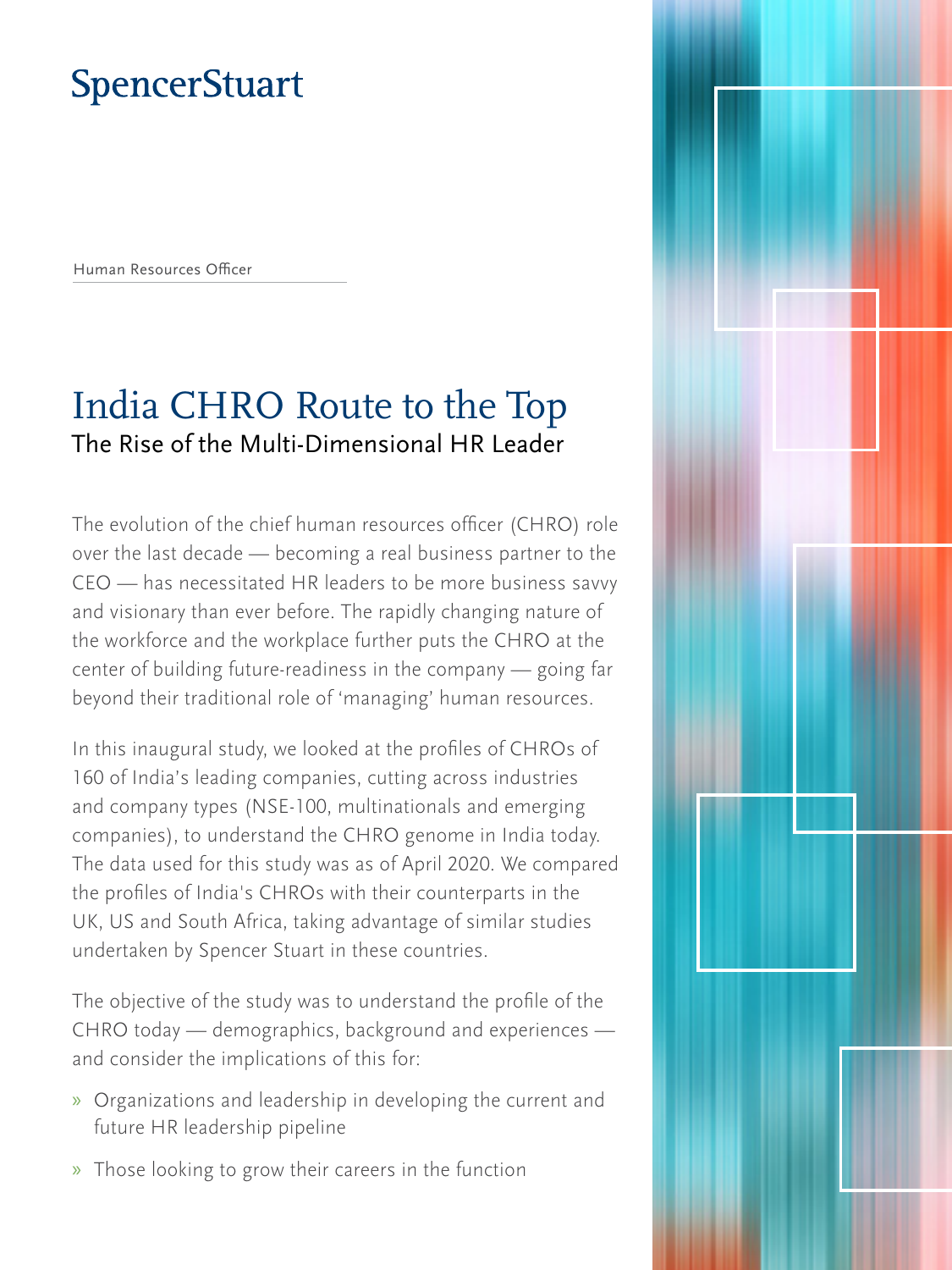# **Only 31% of CHROs are women**

Contrary to the popular perception about there being more women in the HR function than in other organizational functions, only 31% of the 160 companies studied have a woman CHRO. This is far below the averages of other countries and is particularly concerning especially when it comes to the selected NSE-100 listed companies, where female representation falls to 18%. MNCs have the highest percentage of female CHROs at 52%, with emerging companies at 30%. In the UK, US and South Africa, well over 50% of CHROs are women.

#### Percent of Female CHROs



## **Indian CHROs are younger than their global counterparts**

The Indian CHRO is younger than his or her international counterparts, especially when compared against those in developed economies. The average age of CHROs in India is around 48 years, which means that they typically bring about 25 years of experience. Interestingly, female CHROs show significantly faster career progression and tend to become CHROs earlier, when they are around 46 years old. As expected, the average age of the emerging company CHROs is even younger at 41-42 years. Looking internationally, the average ages of India and South Africa CHROs are significantly younger than their UK and US colleagues.

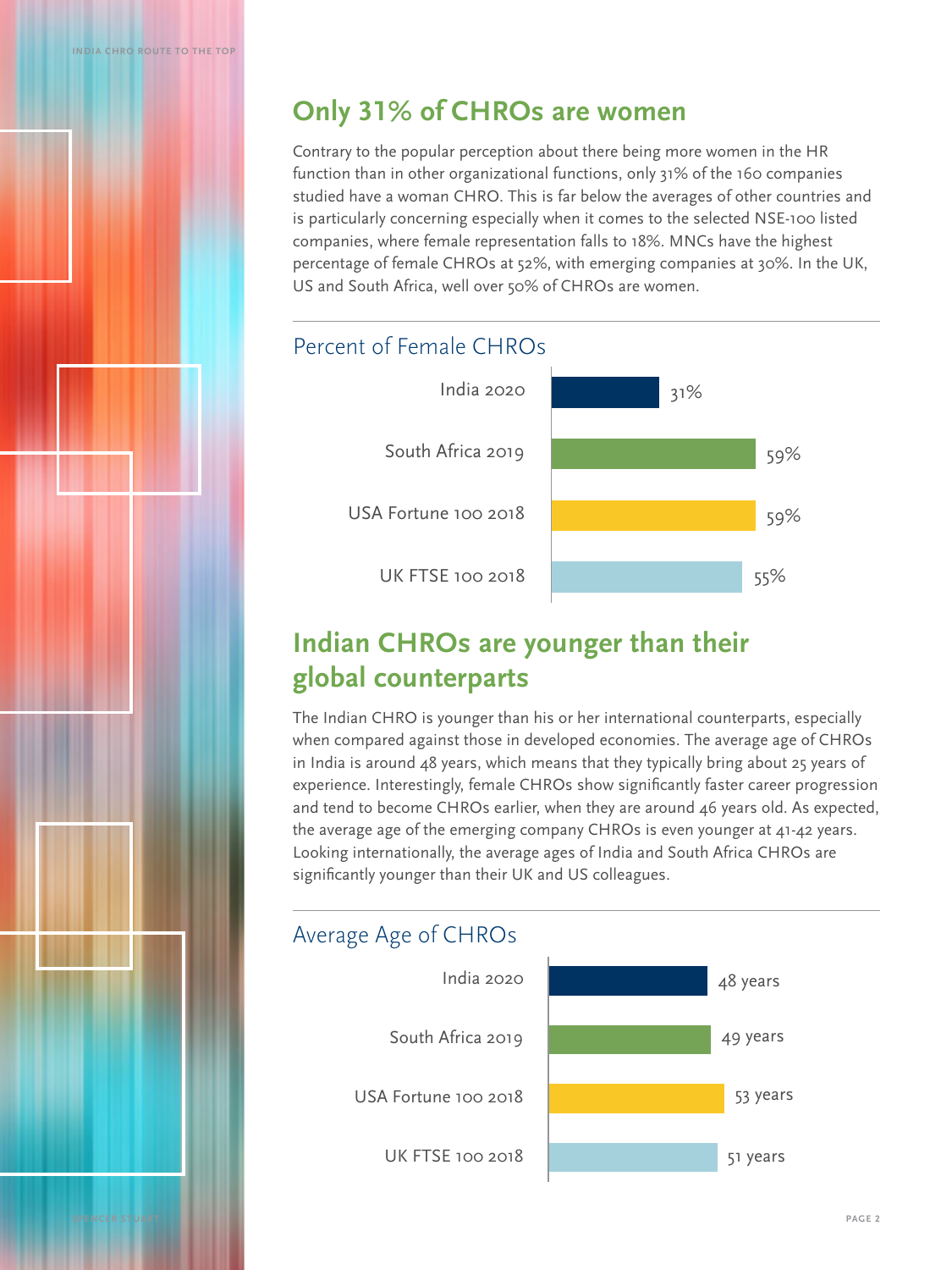# **CHROs serve 4-5 years on average**

The average tenure of CHROs in India across the 160 companies is just under five years. Average tenure for CHROs in India is lower than those in developed markets. This may be because India is a fast-growing and evolving market, providing many career opportunities for human resources leaders.

#### Average Career Tenure of CHROs



# **Many companies develop CHROs internally**

More than half of the CHROs (58%) from the 160 companies rose from the ranks internally to be appointed to the role. From our discussions with CEOs, familiarity with the organization, culture, leaders and employees is the key reason for selecting an internal CHRO candidate — enabling a stronger business partnership. The organizations benefit from the continuity that comes with appointing an internal candidate. Further, appointing a CHRO who has been developed internally sends a positive signal to high-potential future leaders across the organization that there is room to grow in the company. From an industry lens, the majority of the industrial companies develop their CHROs internally, while healthcare and technology companies are more likely to hire a CHRO from outside the company. Internationally, more than two-thirds of CHROs of leading companies in South Africa and the US were promoted from within, while companies in the UK were more likely to look externally to fill the top job in HR.

#### Percent of CHROs Promoted Internally

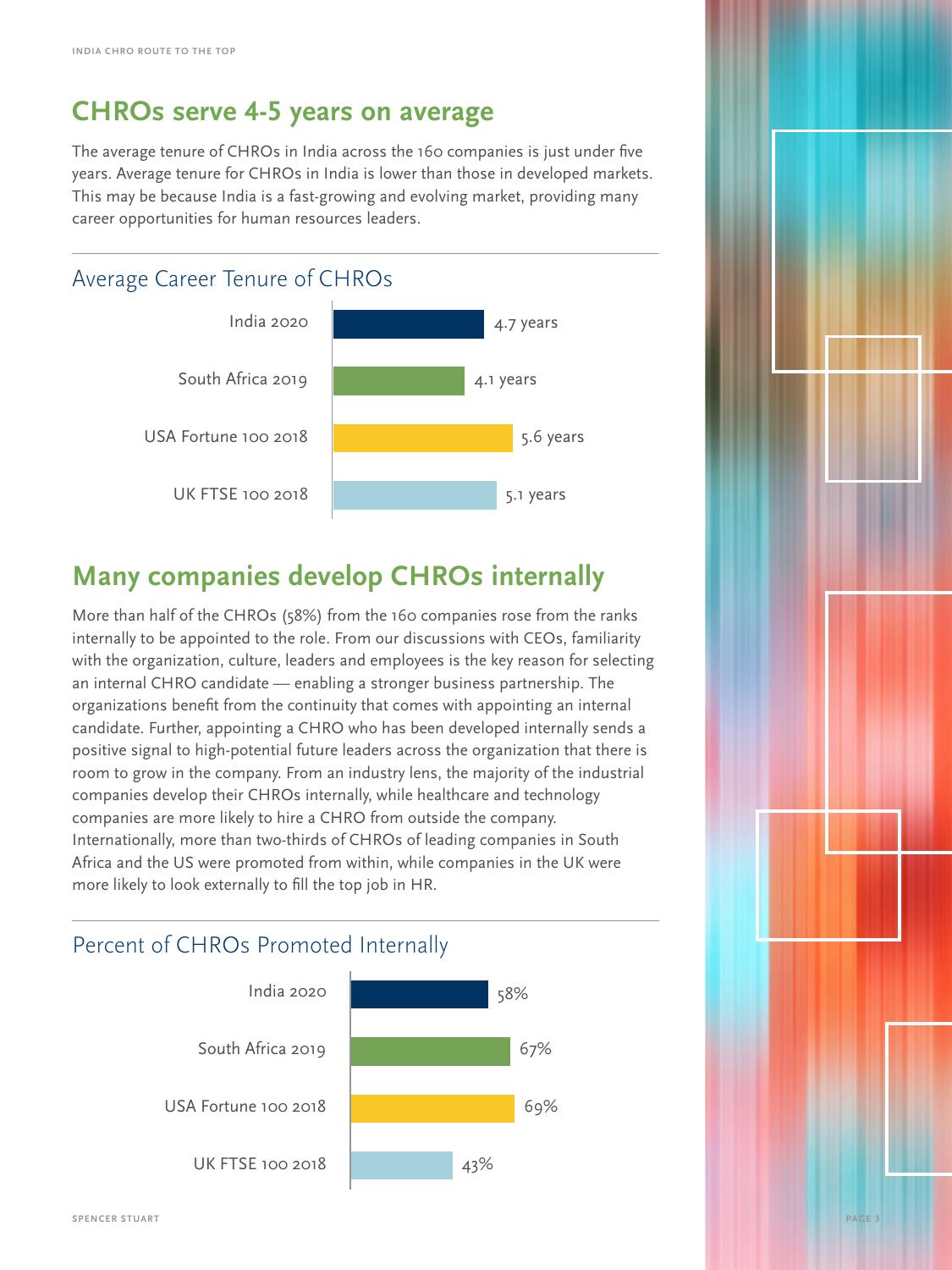# **Most CHROs gained foundational HR training from large consumer and manufacturing companies**

Within the HR community, certain industries and companies have always been known as great training grounds for future CHROs. We analyzed the first two jobs held by current HR leaders and found that 54% of the 160 CHROs worked within the industrial and consumer industries, and especially the fastmoving consumer goods sector. in the early part of their careers. Hindustan Unilever Limited, ITC and GE emerged as the top three academies for developing future HR leaders, supported by strong management trainee programs (including job rotations) and world-class HR processes and systems that have been in place for decades.

### **CHROs bring significant cross-industry experience**

Of the 160 CHROs that we analyzed, close to 80% have worked in the HR function across two or more industries, and 46% of the CHROs have worked across three or more industries. CHROs were most likely to have experience in the industrial, consumer and technology sectors. From our conversations with CEOs, they are increasingly looking for diversity of thought from their CHROs, and one way to achieve this is through experience across multiple industries. The ability to adapt best practices from one industry to another was also highlighted by CEOs as a critical requirement. We also find this reflected in organizations' interest in formally assessing external CHRO candidates on their capacity to adapt across different industries and contexts as part of the search process.

# **Less than one-fifth of CHROs have international experience**

Another dimension for increasing diversity of thought is through international exposure (defined as at least two years overseas). Within our profiled set, only around 19% of the CHROs have worked and lived outside India at some period of time during their careers. Overseas experience tends to be concentrated in industries that have a more global footprint. For example, CHROs in the consumer and technology industries are more likely to have had international experience relative to other sectors that may be more localized. Working across different markets enables HR leaders to not only import best practices, but also strengthen the cross-cultural management muscle.

# **CHROs lack non-HR experiences**

Less than one-third (29%) of the 160 CHROs that we analyzed as part of our study had any non-HR leadership experience as part of their career journeys. CEOs today regard deep understanding of the business as critical for the CHROs to become real "thought advisers and partners." They also tend to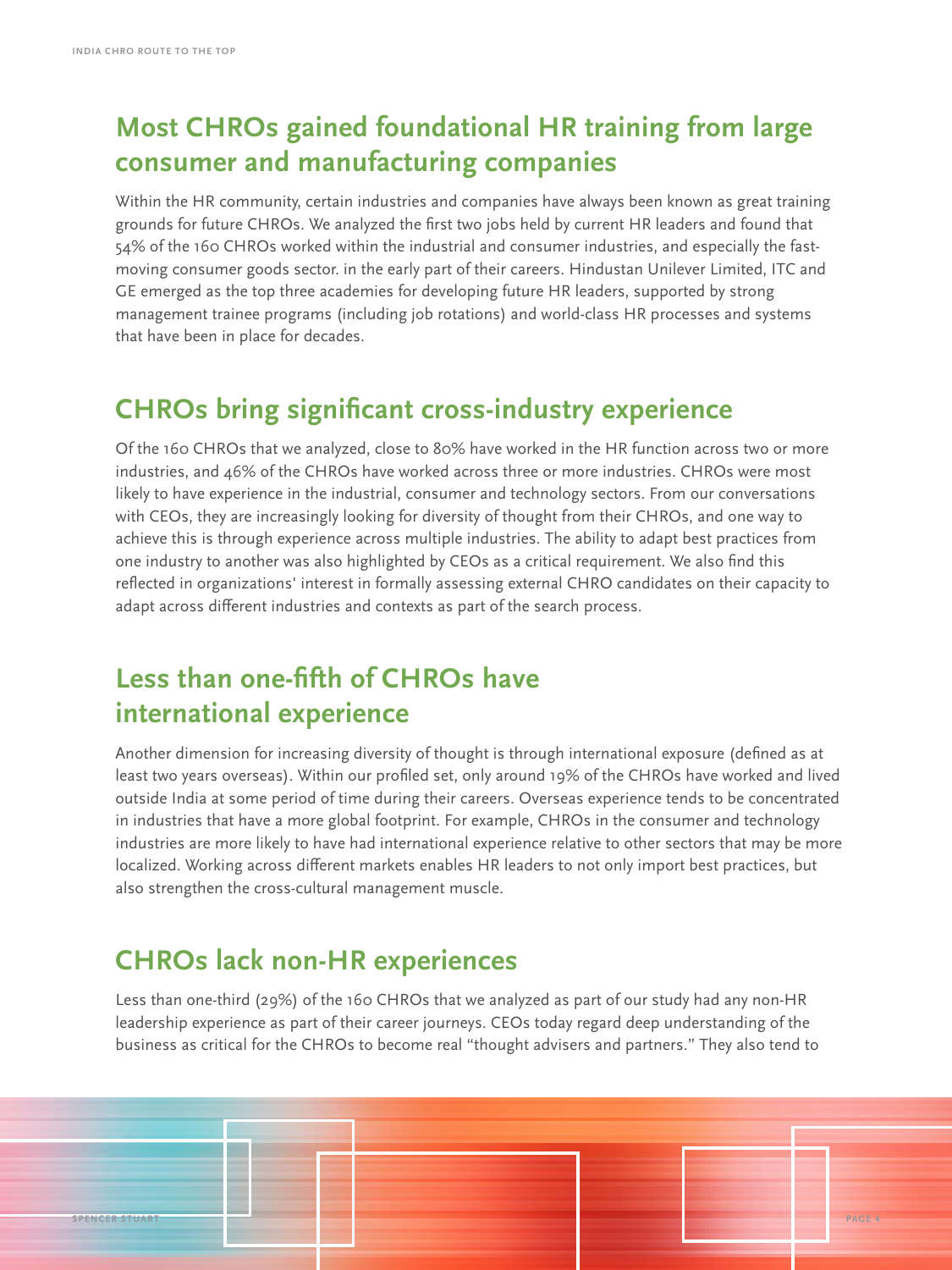believe that CHROs who have worked in other functions like sales, business development, operations or finance bring an even more nuanced and grounded perspective to the HR function. This points to an opportunity within the function in general to increase the fluidity of talent moving across HR and other functions, along with more structured business immersion stints.

### **CHROs do not yet have a seat in the boardroom**

Only 9% CHROs of the 160 companies that we analyzed served on a board of directors — a number that deserves to be much higher owing to the criticality of the HR function in any business today. While a majority of CHROs present to the board and its various committees, greater involvement in and contribution to the strategic dialogue is key to earning a seat at the table.

#### **Imperatives for CEOs and boards**

Given these and other priorities for the HR function, we offer these observations for developing future-ready CHROs:

- $\mathcal{P}$  CEOs and boards need to work together to shift the paradigm from thinking about diversity in terms of percentages to creating the right environment for nurturing emerging female HR leaders and providing them the opportunities and mentorship to enable them to stake their claim to the CHRO role. There is something to be learnt from how MNCs and the HR academy companies develop women as HR leaders. MNCs typically offer opportunities that provide well-rounded exposure to emerging female HR leaders but, more importantly, they also understand the need to provide support and flexibility in the middle part of their careers. In addition to addressing the broken rung problem, organizations must maintain focused efforts to feed the pipeline by actively hiring and developing female talent at every level.
- » CEOs are increasingly looking for HR talent who can bring multi-dimensional experiences to the role, and hence, curating a diverse set of experiences across functions, industries and geographies to the extent possible must form a key part of high-potential development. This is especially important when organizations prioritize developing internal CHRO successors.
- $\mathcal Y$  There is an untapped opportunity for CHROs to step up and stake a claim at the board level. To achieve this, CHROs must develop an understanding of the strategic priorities of the business and the role human resources can play in addressing them — through an ongoing dialogue. Working with CHROs to leverage data and technology more effectively in quantifying the impact of the function on the business could further support CHROs in this effort.
- » The COVID-19 crisis will undoubtedly have long-term impacts on the future of organizations and work; CHROs will play an important role in helping to define the "new normal," preparing their organizations for the future of work, including the use of technology, the redefining of new work rules and communication.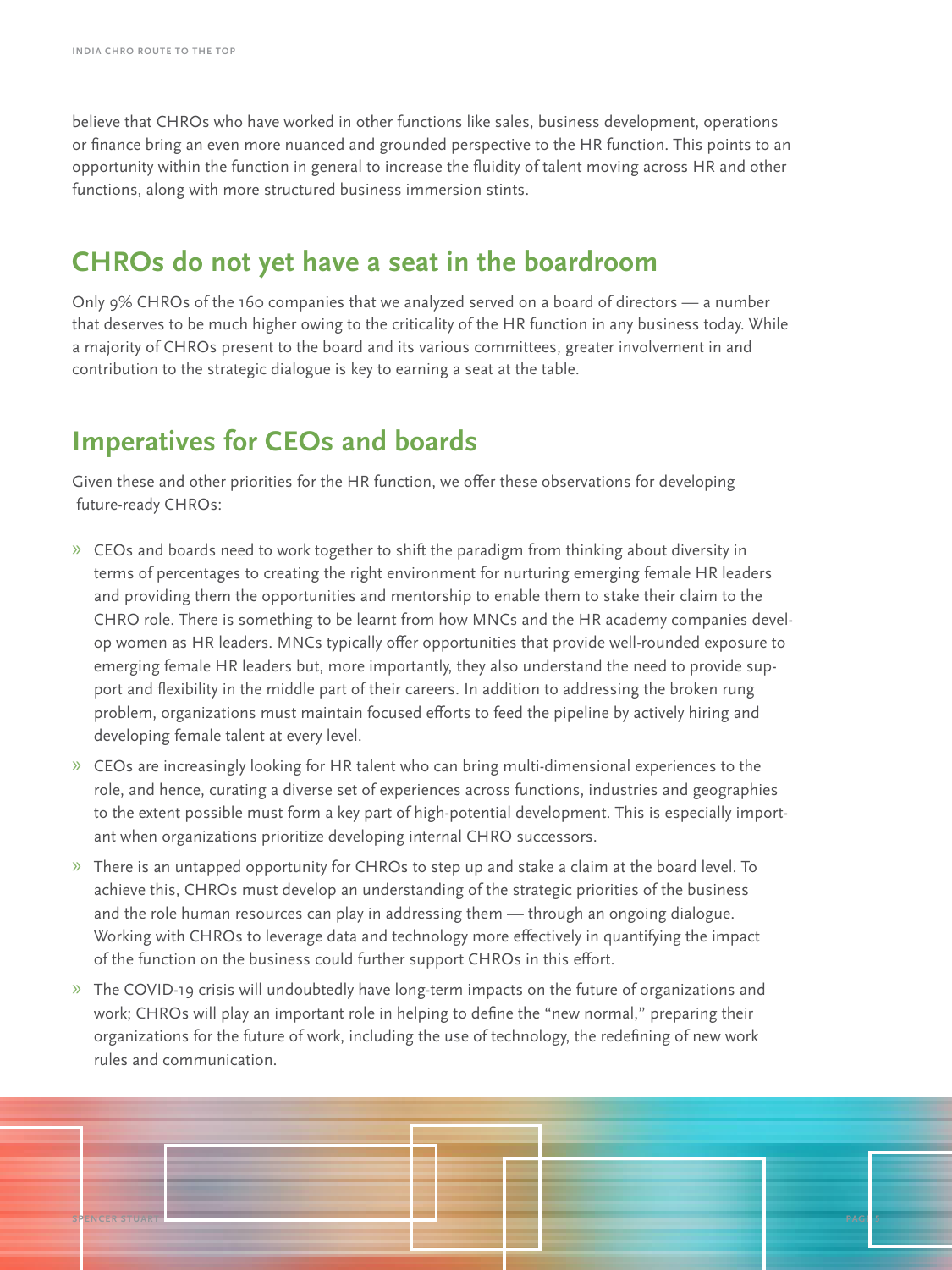## **Key learnings for emerging HR leaders**

If you are an emerging HR leader with aspirations to become a CHRO one day, we suggest that while you are building HR capabilities that are both broad (across all HR sub-areas) and deep (specialist in two to three HR domains), it is also important to:

» Deepen your understanding of the business and on-the-ground realities/challenges facing business leaders by taking on roles outside the HR function.

**INDIA CHRO ROUTE TO THE TOP**

- » Design your career path to benefit from diverse experiences across industries and/or geographies. In this regard, some considered horizontal moves may be more beneficial for your career in the long run.
- » Learn actively from companies and industries outside your own to remain plugged into the latest and greatest HR practices. Formal and informal peer networking can be invaluable in this regard.
- » Lastly, reframe thinking about your own role — from being an HR practitioner to one driving business outcomes through people.

**SPENCER STUART PAGE 6**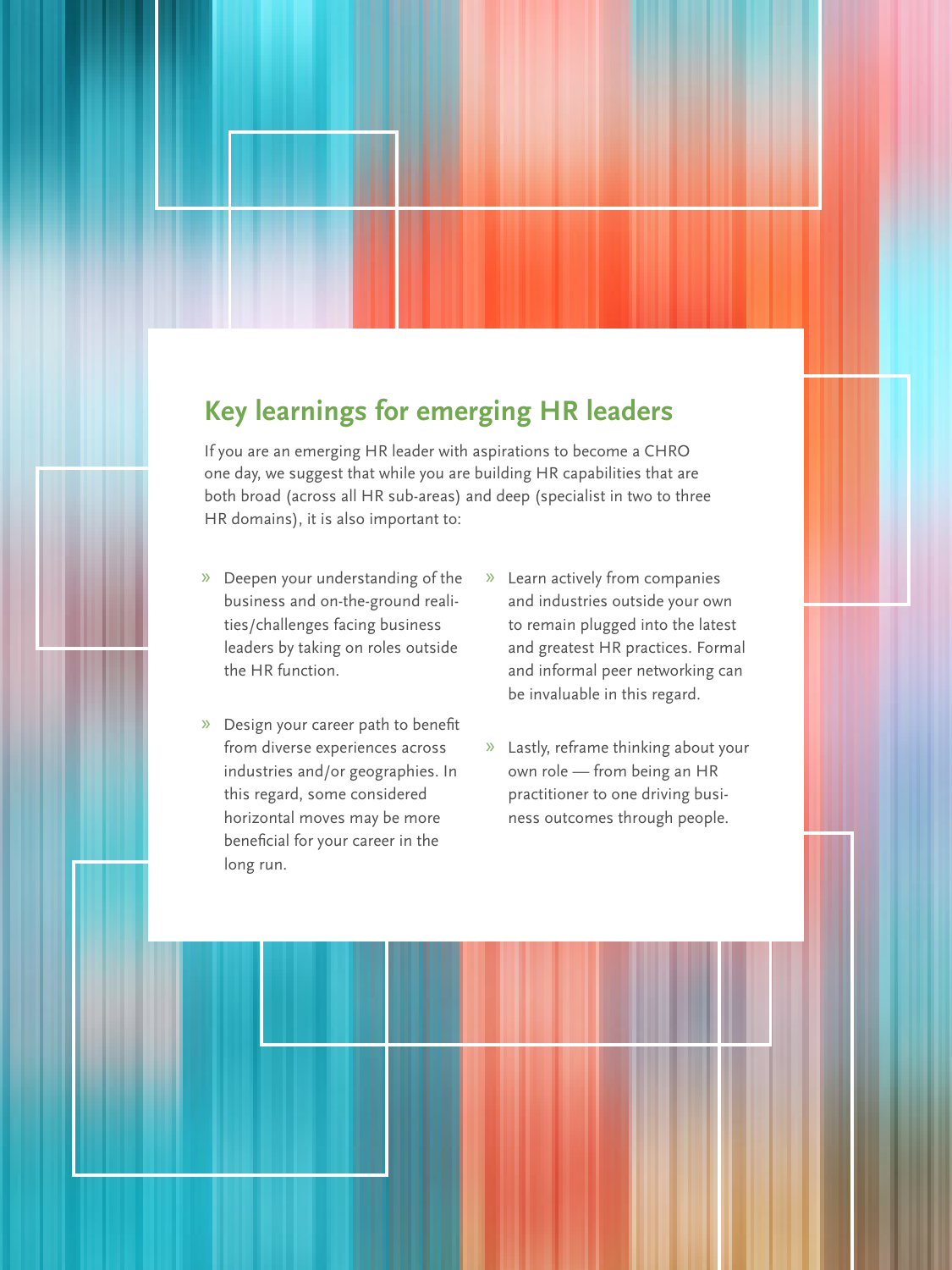